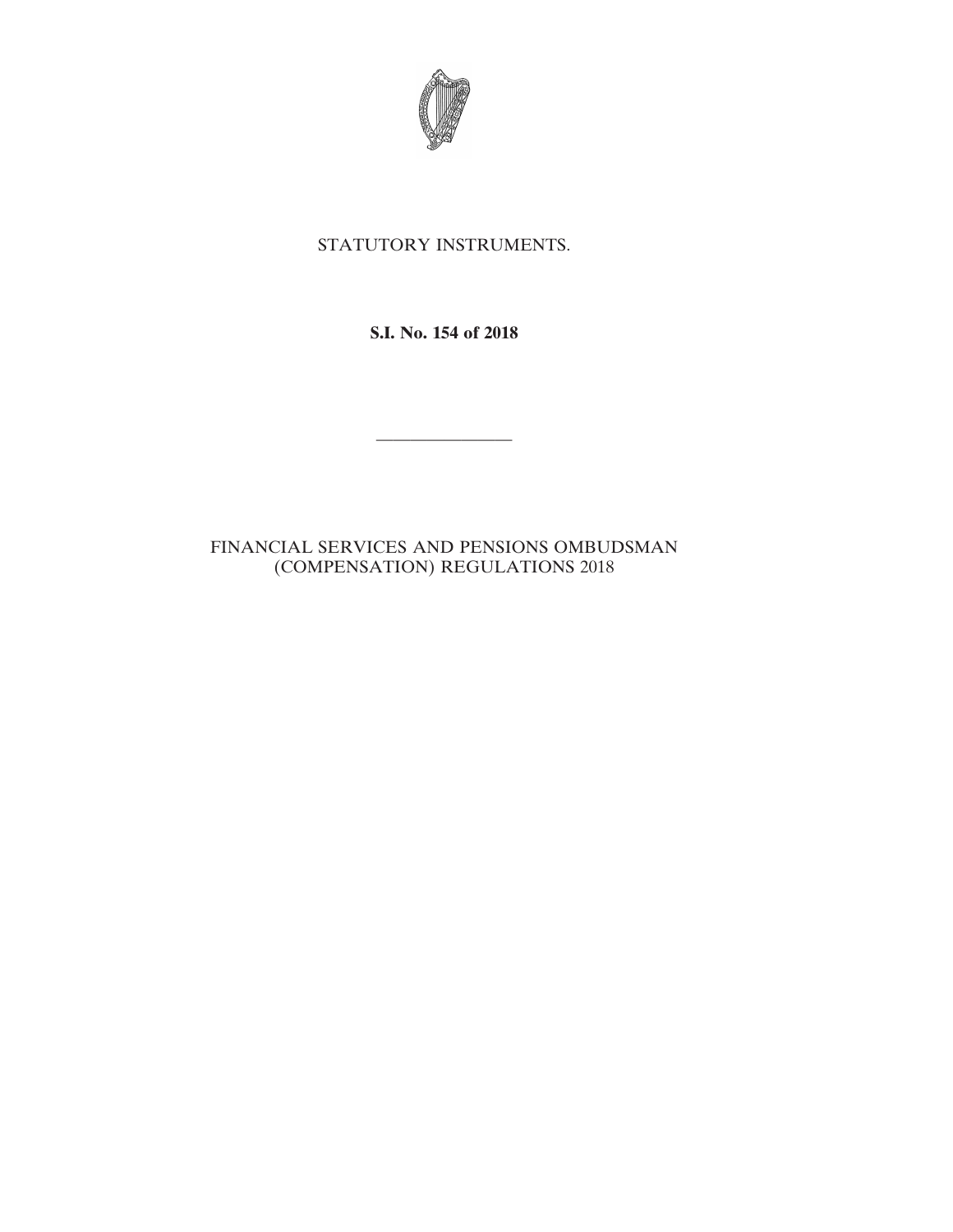## FINANCIAL SERVICES AND PENSIONS OMBUDSMAN (COMPENSATION) REGULATIONS 2018

I, PASCHAL DONOHOE, Minister for Finance, in exercise of the powers conferred on me by section 4 of the Financial Services and Pensions Ombudsman Act 2017 (No. 22 of 2017), having consulted with the Financial Services and Pensions Ombudsman Council and the Financial Services and Pensions Ombudsman, hereby make the following regulations:

1. These Regulations may be cited as the Financial Services and Pensions Ombudsman (Compensation) Regulations 2018.

2. The maximum amount of compensation that the Ombudsman may award to a complainant under section 60 of the Financial Services and Pensions Ombudsman Act 2017 (No. 22 of 2017) shall be as follows:

(*a*) €52,000 per annum, where the subject of a complaint is an annuity, or

(*b*)  $\epsilon$ 500,000 in respect of all other complaints.



PASCHAL DONOHOE, Minister for Finance.

*Notice of the making of this Statutory Instrument was published in "Iris Oifigiúil" of* 15*th May*, 2018.